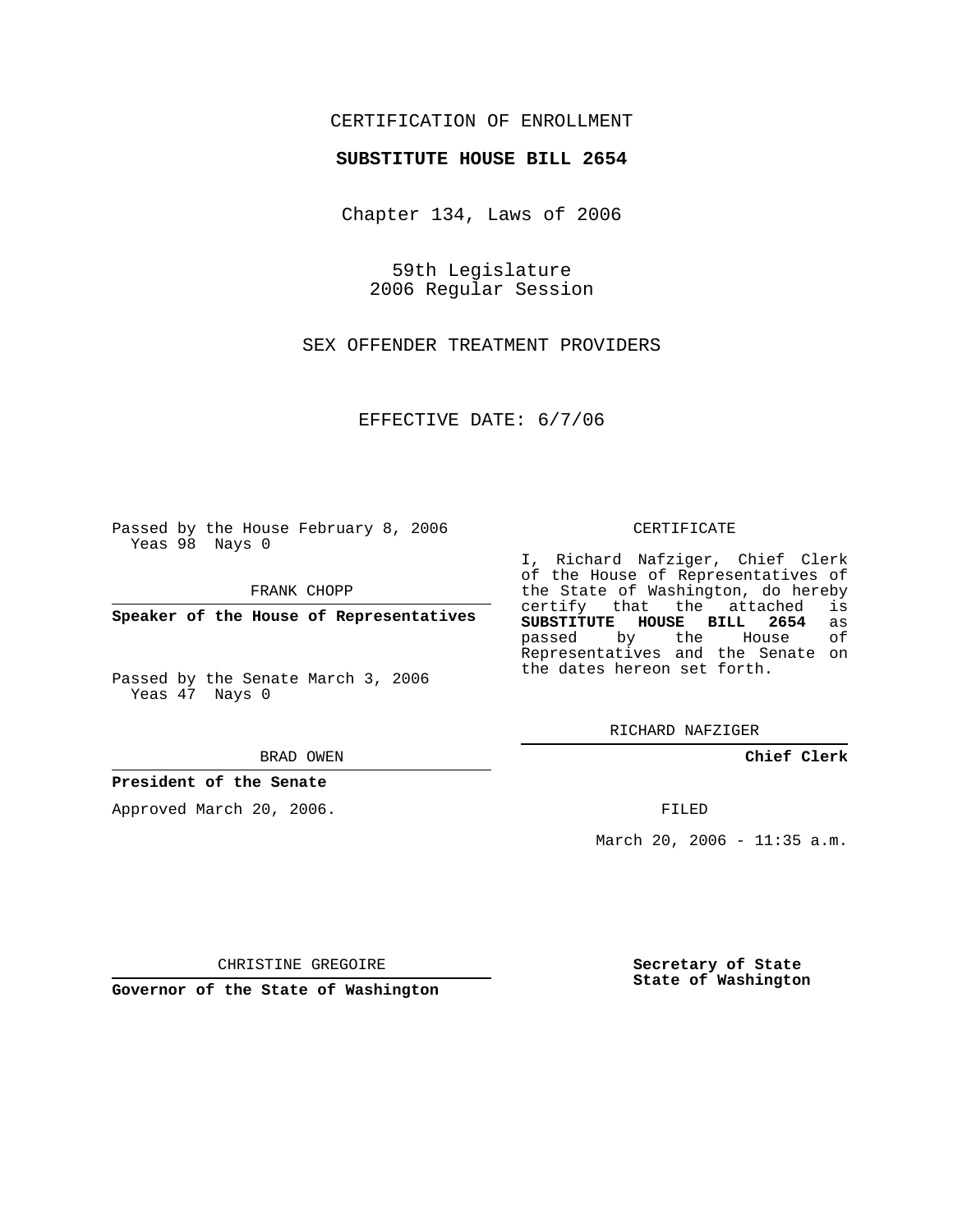# **SUBSTITUTE HOUSE BILL 2654** \_\_\_\_\_\_\_\_\_\_\_\_\_\_\_\_\_\_\_\_\_\_\_\_\_\_\_\_\_\_\_\_\_\_\_\_\_\_\_\_\_\_\_\_\_

\_\_\_\_\_\_\_\_\_\_\_\_\_\_\_\_\_\_\_\_\_\_\_\_\_\_\_\_\_\_\_\_\_\_\_\_\_\_\_\_\_\_\_\_\_

Passed Legislature - 2006 Regular Session

# **State of Washington 59th Legislature 2006 Regular Session**

**By** House Committee on Criminal Justice & Corrections (originally sponsored by Representatives Darneille, Strow, O'Brien, Lantz, Rodne, Simpson, Clibborn, McDonald, Conway, Miloscia, B. Sullivan and Ericks)

READ FIRST TIME 02/03/06.

 1 AN ACT Relating to sex offender treatment providers; and amending 2 RCW 18.155.070 and 18.155.075.

3 BE IT ENACTED BY THE LEGISLATURE OF THE STATE OF WASHINGTON:

 4 **Sec. 1.** RCW 18.155.070 and 1990 c 3 s 807 are each amended to read 5 as follows:

 6 The department shall issue a certificate to any applicant who meets 7 the following requirements:

 8 (1) Successful completion of an educational program approved by the 9 secretary or successful completion of alternate training which meets 10 the criteria of the secretary;

11 (2) Successful completion of any experience requirement established 12 by the secretary;

13 (3) Successful completion of an examination administered or 14 approved by the secretary;

15 (4) Not having engaged in unprofessional conduct or being unable to 16 practice with reasonable skill and safety as a result of a physical or 17 mental impairment;

18 (5) Not convicted of a sex offense, as defined in RCW 9.94A.030 or